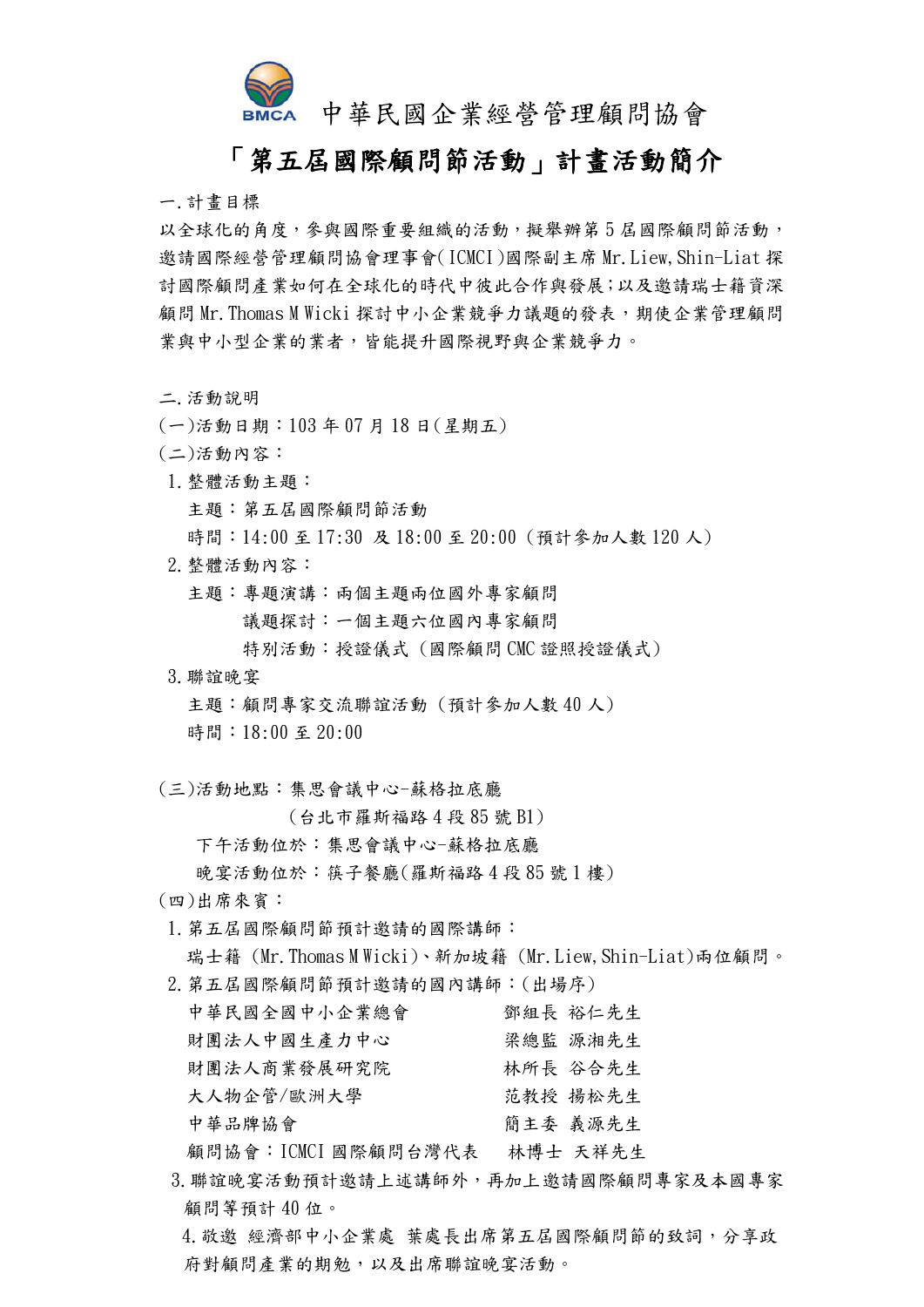(五)活動議程

## 第四屆國際顧問節:

地點:集思會議中心-蘇格拉底廳(台北市羅斯福路 4 段 85 號 B1)

時間:103 年 07 月 18 日(星期五)

14:00 至 17:30

## 聯誼晚宴(顧問專家交流聯誼活動):

| Time 時間       | Title 主題                                                                                                                                                     | Spokesman 發言人                                                                                                                                                                           |
|---------------|--------------------------------------------------------------------------------------------------------------------------------------------------------------|-----------------------------------------------------------------------------------------------------------------------------------------------------------------------------------------|
| 14:00~14:10   | Kick-off Speech<br>開場致詞                                                                                                                                      | Mr. Neil Huang - President of BMCA<br>黄理事長 孝文先生<br>(ICMCI 現任台灣主席)                                                                                                                       |
| 14:10~14:20   | Speech by Director General Johnny<br>Yeh/SME Administration<br>處長致詞<br>The Expectation & Encouragement of<br>Government to Consulting Industry<br>政府對顧問產業的期勉 | Mr. Johnny Yeh - Director General of<br><b>SME Administration</b><br>中小企業處 葉處長 雲龍先生                                                                                                     |
| $14:20-14:50$ | Discuss the global collaboration &<br>development among the<br><b>International Consulting Industries</b><br>探討國際顧問產業如何在全球化的<br>時代中彼此合作與發展。                  | ICMCI 國際副主席 (新加坡籍)<br>Mr.Liew, Shin-Liat                                                                                                                                                |
| 14:50~15:20   | Discuss the issue of SME's<br>Competitiveness<br>探討中小企業的競爭力議題                                                                                                | 瑞士籍資深國際顧問<br>Mr.Thomas M Wicki                                                                                                                                                          |
| $15:20-15:30$ | CMC, ICMCI Certification Ceremony<br>國際經營管理顧問 授證儀式                                                                                                           | ICMCI 台灣主席 主持 CMC 授證                                                                                                                                                                    |
| 15:30~15:50   | Coffee & Tea Break<br>休息                                                                                                                                     | Master of Ceremony<br>司儀                                                                                                                                                                |
| $15:50-17:10$ | The Viewpoints how the Consulting<br>Industry consult & guide the small &<br>micro small firms in Taiwan<br>台灣顧問產業如何輔導照顧台灣小<br>微型企業之觀點                       | · 中華民國全國中小企業總會<br>鄧組長 裕仁先生<br>· 中國生產力中心<br>梁總監 源湘先生<br>·商業發展研究院<br>林所長 谷合先生<br>· 大人物企管/歐洲大學<br>范教授 揚松先生<br>· 中華品牌協會<br>簡教育主委 義源先生<br>・顧問協會:ICMCI<br>國際顧問 林博士 天祥先生<br>(共計六個單位,每單位發表12分鐘) |
| 17:10~17:25   | National Introduction of Intelligence<br>Award<br>國家智榮獎介紹<br>(歡迎資深顧問踴躍報名參加)                                                                                  | BMCA 顧問協會<br>元智大學 許士軍教授之團隊                                                                                                                                                              |
| 17:25~17:30   | Closing<br>結語                                                                                                                                                | Mr. Neil Huang - President of BMCA<br>黄理事長 孝文先生                                                                                                                                         |
| 17:30         | Completion of the Meeting.<br>(Photos for memory)<br>散會(合影留念)                                                                                                | BMCA 顧問協會                                                                                                                                                                               |